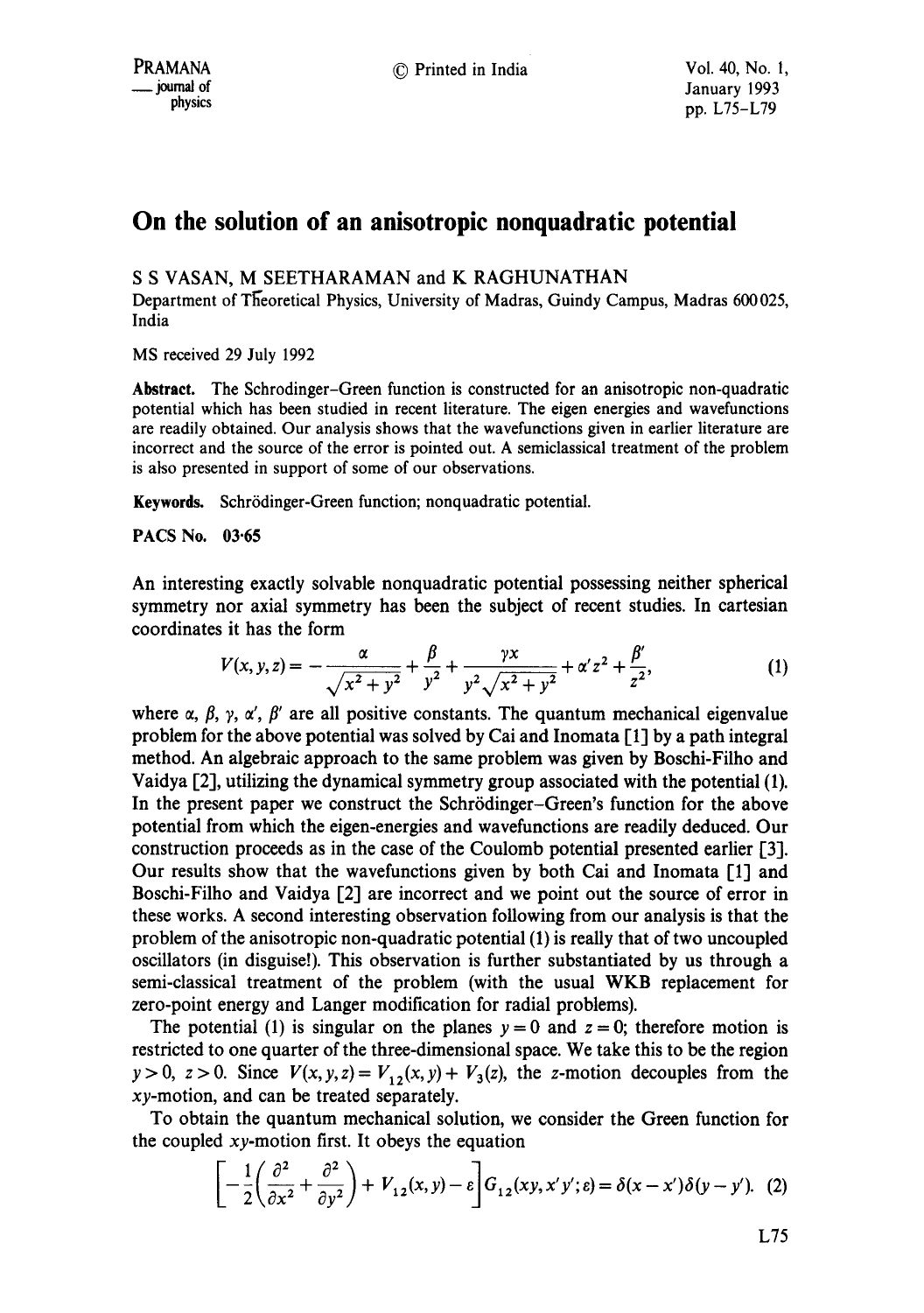## *S S Vasan, M Seetharaman and K Raghunathan*

Introducing parabolic coordinates  $\xi$  and  $\eta$  defined by

$$
x = \frac{1}{2}(\xi^2 - \eta^2), \quad y = \xi \eta
$$
 (3)

such that  $0 \le \eta < \infty$ ,  $-\infty < \xi < \infty$ ,  $\xi > 0$  if  $y > 0$ , equation (2) can be transformed to the form

$$
\left[ -\frac{1}{2} \left( \frac{\partial^2}{\partial \xi^2} + \frac{\partial^2}{\partial \eta^2} \right) - 2\alpha + \frac{\lambda_1(\lambda_1 + 1)}{\xi^2} + \frac{\lambda_2(\lambda_2 + 1)}{\eta^2} - \varepsilon(\xi^2 + \eta^2) \right] \widetilde{G} =
$$
  

$$
\delta(\xi - \xi')\delta(\eta - \eta')
$$
 (4)

where

$$
\tilde{G} = \tilde{G}(\xi \eta, \xi' \eta'; 2\alpha) = G_{12}(xy, x'y'; \varepsilon)
$$
\n(5)

and

$$
\lambda_1 = -\frac{1}{2} + \frac{1}{2}\sqrt{1 + 8(\beta - \gamma)}, \quad \lambda_2 = -\frac{1}{2} + \frac{1}{2}\sqrt{1 + 8(\beta + \gamma)}.
$$
 (6)

The structure of (4) enables us to identify  $\tilde{G}$  as the Green function at energy 2 $\alpha$  of a system of two identical oscillators of frequency  $\omega = \sqrt{-2\varepsilon}$  with radial coordinates  $\xi$  and  $\eta$ , the oscillators having different fixed angular momenta  $\lambda_1$  and  $\lambda_2$ .

Since the oscillators are noninteracting, we may write the following representation for  $\tilde{G}$ :

$$
\widetilde{G} = \sum_{n_1, n_2=0}^{\infty} \frac{u_{n_1 \lambda_1}(\xi) u_{n_2 \lambda_2}(\eta) u_{n_1 \lambda_1}^*(\xi') u_{n_2 \lambda_2}^*(\eta')}{E_{n_1} + E_{n_2} - 2\alpha}.
$$
\n(7)

In this,  $n_1$ ,  $n_2 = 0, 1, 2,...$  are radial quantum numbers, and  $u_{n,\lambda}$  is the normalized reduced radial wavefunction of oscillator i, with the angular momentum analytically continued to the value  $\lambda_i$ . Such a continuation to nonintegral l is known to be valid for Re  $l> -\frac{1}{2}$ .  $E_{n}$  is the corresponding energy value given by

$$
E_{n_i} = (2n_i + \lambda_i + \frac{3}{2})\sqrt{-2\varepsilon}.
$$
 (8)

It is a simple matter to verify that (7) satisfies (2). We note in passing that  $\tilde{G}$  has also the integral representation

$$
\tilde{G} = \lim_{\delta \to 0+} i \int_0^\infty dT \exp[i(2\alpha + i\delta) T] K_{\lambda_1}(\xi, \xi'; T) K_{\lambda_2}(\eta, \eta'; T)
$$
\n(9)

where  $T = t - t'$  and the  $K_{\lambda}$  are the radial parts of the Feynman propagators of the two oscillators. For our present purposes, the eigenfunction expansion (7) is more convenient.

It is clear from (7) that  $\tilde{G}$  has poles at  $\alpha$  values given by  $2\alpha = E_{n_1} + E_{n_2}$ ; hence  $G_{12}$ has poles at the energy values

$$
\varepsilon = \varepsilon_{n_1 n_2} = -\frac{2\alpha^2}{(2n_1 + 2n_2 + \lambda_1 + \lambda_2 + 3)^2},\tag{10}
$$

which are the allowed energies of the  $xy$ -motion. To this, we must add the allowed energies of the z-motion. Since the z-motion is that of an oscillator of frequency  $\sqrt{2\alpha'}$ and angular momentum  $\sqrt{2\beta'}$ , the energy levels are given by

$$
\varepsilon_{n_3} = \sqrt{2\alpha'} (2n_3 + \lambda_3 + \frac{3}{2}) \tag{11}
$$

where  $n_3 = 0, 1, 2, \ldots$  and  $\lambda_3$  is defined by  $\lambda_3(\lambda_3 + 1) = 2\beta'$ .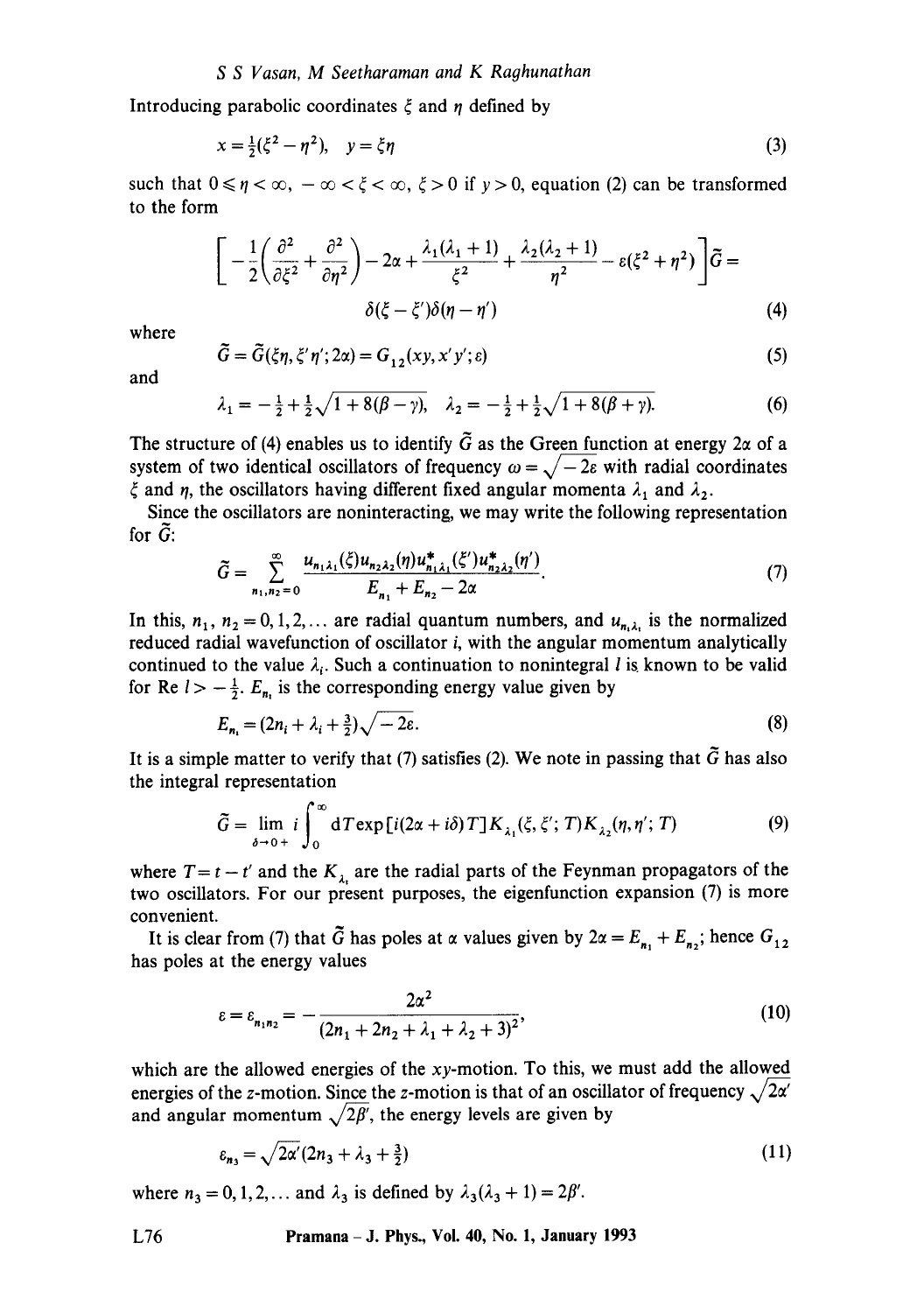The wavefunction of the system is the product  $\Psi = \psi(x, y)\phi(z)$ . The function  $\psi$  is given by the residue of  $G_{12}$  at its poles:

$$
|\psi|^2 = [(\varepsilon_{n_1 n_2} - \varepsilon) \tilde{G}(\xi \eta, \xi \eta; 2\alpha)]_{\varepsilon = \varepsilon_{n_1 n_2}}
$$
  
= 
$$
\frac{2\alpha}{(2n_1 + 2n_2 + \lambda_1 + \lambda_2 + 3)^2} |u_{n_1 \lambda_1}(\xi) u_{n_2 \lambda_2}(\eta)|^2.
$$
 (12)

Using the known form of the oscillator radial functions  $u_{n\lambda}$ , we deduce from (12) the explicit expression

$$
\psi = \psi_{n_1 n_2} = \left(\frac{\bar{\omega}}{2n_1 + 2n_2 + \lambda_1 + \lambda_2 + 3}\right)^{1/2} \chi_{n_1 \lambda_1}^{(\bar{\omega})}(\xi) \chi_{n_2 \lambda_2}^{(\bar{\omega})}(\eta) \tag{13}
$$

where

$$
\chi_{n,\lambda_i}^{(\tilde{\omega})}(x) = \left[ \frac{2\sqrt{\tilde{\omega}}n_i!}{\Gamma(n_i + \lambda_i + \frac{3}{2})} \right]^{1/2} (\tilde{\omega}x^2)^{1/2(\lambda_1 + 1)} \exp\left(-\frac{1}{2}\tilde{\omega}x^2\right) L_{n_i}^{\lambda_i + 1/2}(\tilde{\omega}x^2)
$$
\n(14a)

$$
\bar{\omega} = \sqrt{-2\varepsilon_{n_1 n_2}} = 2\alpha [2n_1 + 2n_2 + \lambda_1 + \lambda_2 + 3]^{-1}
$$
 (14b)

and

$$
\xi = [x + \sqrt{x^2 + y^2}]^{1/2} \ge 0, \quad \eta = [-x + \sqrt{x^2 + y^2}]^{1/2} \ge 0. \tag{15}
$$

Using the properties of the associated Laguerre polynomials  $L_n^{\lambda+1/2}$ , it can be verified that  $\psi_{n_1n_2}$  satisfies, as it should, the condition

$$
\int_{-\infty}^{\infty} dx \int_{0}^{\infty} dy |\psi_{n_1 n_2}|^2 = \int_{0}^{\infty} d\xi \int_{0}^{\infty} d\eta (\xi^2 + \eta^2) |\psi_{n_1 n_2}|^2 = 1.
$$
 (16)

At this point we note that the wavefunction for xy-motion given by Cai and Inomata [1] does not satisfy the above normalization condition. Nor does it have the correct dimension. The same remarks apply also to the wavefunction of Boschi-Filho and Vaidya [2]. In these references the residue of  $G_{12}$  has not been taken in the energy variable of the xy-problem and the Jacobian in the normalization integral also seems to have been missed. The powers of u and v in (27) of ref. [2] are also incorrect.

As noted already, the z-motion is that of an oscillator of frequency  $\omega' = \sqrt{2\alpha'}$  and fixed angular momentum  $\lambda_3$  defined by  $\lambda_3(\lambda_3 + 1) = 2\beta'$ . The allowed energies are those given by (11), and the normalized wavefunctions are

$$
\phi_{n_3}(z) = \chi_{n_3\lambda_3}^{(\omega)}(z) = \left[ \frac{2\sqrt{\omega'}n_3!}{\Gamma(n_3 + \lambda_3 + \frac{3}{2})} \right]^{1/2} \times (\omega' z^2)^{1/2(\lambda_3 + 1)} \exp\left(-\frac{1}{2}\omega' z^2\right) L_{n_3}^{\lambda_3 + 1/2}(\omega' z^2). \tag{17}
$$

The complete energy Green function, including the z-part, can now be written down in the form

$$
G(xyz, x'y'z'; E) = \sum_{n_1n_2n_3=0}^{\infty} \frac{\psi_{n_1n_2}(x, y)\phi_{n_3}(z)\psi_{n_1n_2}^*(x', y')\phi_{n_3}^*(z')}{E_{n_1n_2n_3} - E},
$$
(18)

**Pramana- J. Phys., Vol. 40, No. 1, January 1993 L77**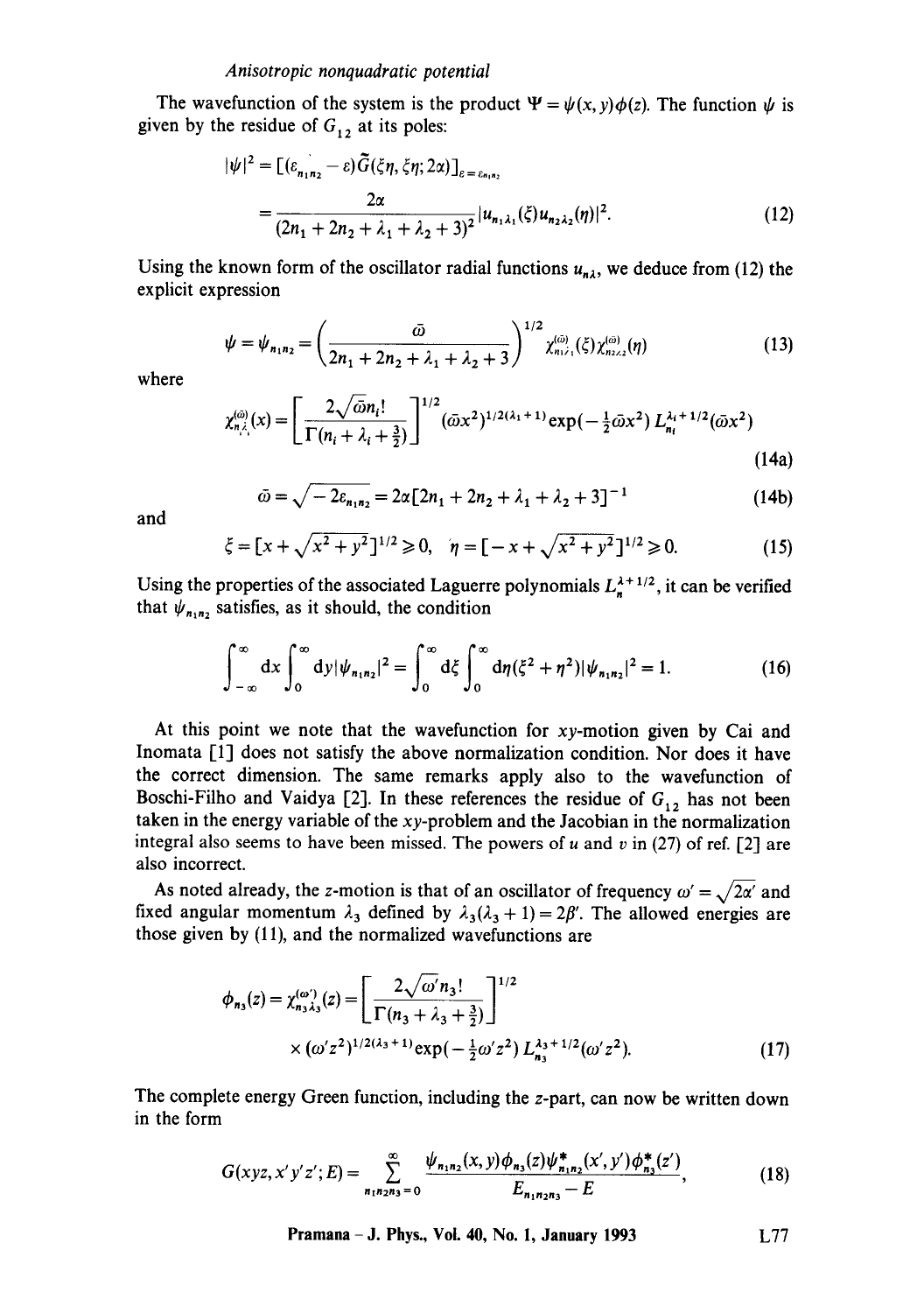where  $E_{n_1n_2n_3}$  are the energies given by

$$
E_{n_1n_2n_3} = \varepsilon_{n_1n_2} + \varepsilon_{n_3}.\tag{19}
$$

We now present the semi-classical treatment of the problem starting from the classical Hamilton-Jacobi equation. For the potential  $V_{12}$  the Hamilton-Jacobi equation for xy-motion turns out to be separable in parabolic coordinates defined by eq. (3). In these coordinates  $V_{12}$  has the form

$$
V_{12} = \frac{1}{\xi^2 + \eta^2} \bigg[ -2\alpha + \frac{\beta + \gamma}{\eta^2} + \frac{\beta - \gamma}{\xi^2} \bigg] \tag{20}
$$

while the kinetic energy (taking the mass to be unity) is

$$
T_{12} = \frac{1}{2}(\dot{x}^2 + \dot{y}^2) = \frac{1}{2}(\xi^2 + \eta^2)(\dot{\xi}^2 + \dot{\eta}^2). \tag{21}
$$

From (20) and (21) we obtain the Hamiltonian

$$
H_{12} = T_{12} + V_{12} = \frac{1}{\xi^2 + \eta^2} \left[ \frac{1}{2} p_{\xi}^2 + \frac{1}{2} p_{\eta}^2 - 2\alpha + \frac{\beta - \gamma}{\xi^2} + \frac{\beta + \gamma}{\eta^2} \right].
$$
 (22)

The Hamilton-Jacobi equation resulting from (22) is

$$
\frac{1}{\xi^2 + \eta^2} \left[ \frac{1}{2} \left( \frac{\partial W}{\partial \xi} \right)^2 + \frac{1}{2} \left( \frac{\partial W}{\partial \eta} \right)^2 - 2\alpha + \frac{\beta - \gamma}{\xi^2} + \frac{\beta + \gamma}{\eta^2} \right] = \varepsilon, \tag{23}
$$

where W is Hamilton's characteristic function for the problem, and  $\varepsilon$  is the constant value of the Hamiltonian. If we now write  $W(\xi, \eta) = W_1(\xi) + W_2(\eta)$ , the above separates into two equations,

$$
\left(\frac{\mathrm{d}W_1}{\mathrm{d}\xi}\right)^2 - 4\alpha + \frac{\lambda_1(\lambda_1 + 1)}{\xi^2} - 2\varepsilon \xi^2 = 2\mu,\tag{24a}
$$

$$
\left(\frac{\mathrm{d}W_2}{\mathrm{d}\eta}\right)^2 + \frac{\lambda_2(\lambda_2 + 1)}{\eta^2} - 2\varepsilon\eta^2 = -2\mu,\tag{24b}
$$

where  $\mu$  is a separation constant, and  $\lambda_1$ ,  $\lambda_2$  are given by

$$
\lambda_1(\lambda_1 + 1) = 2(\beta - \gamma), \quad \lambda_2(\lambda_2 + 1) = 2(\beta + \gamma). \tag{25}
$$

In order to determine the energy of the periodic motion of the system, we define in the usual manner two action variables

$$
J_{\xi} = \oint p_{\xi} d\xi, \quad J_{\eta} = \oint p_{\eta} d\eta \tag{26}
$$

corresponding to the two degrees of freedom. For periodic motion the energy can be expressed as a function of  $J_{\xi}$  and  $J_{\eta}$ . Since  $p_{\xi} = dW_1/d\xi$ , we have from (24a)

$$
J_{\xi} = \oint \frac{d\xi}{\xi} [2(\mu + 2\alpha)\xi^2 - \lambda_1(\lambda_1 + 1) + 2\varepsilon\xi^4]^{1/2}.
$$
 (27)

With the substitution  $t = \zeta^2$  the integral in (27) becomes elementary, and we get

$$
J_{\xi} = -\pi [\lambda_1 (\lambda_1 + 1)]^{1/2} + \pi (\mu + 2\alpha)(-2\varepsilon)^{-1/2}.
$$
 (28)

L78 Pramana- J. Phys., Vol. 40, No. 1, January 1993